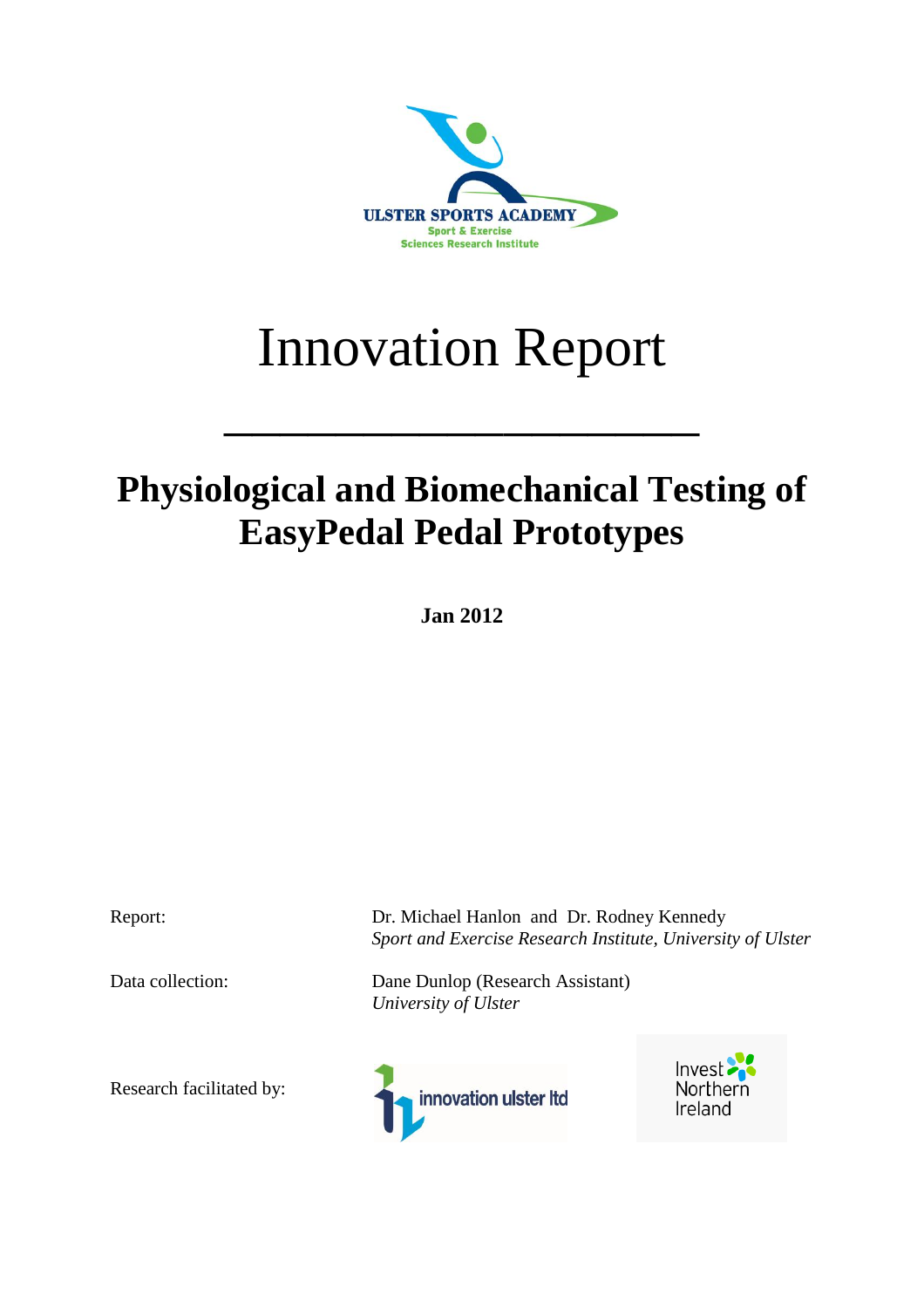| <b>Contents</b>          | Page           |
|--------------------------|----------------|
| 1. Introduction          | $\mathbf{2}$   |
| 2. Methods               | 3              |
| 2.1 Main study methods   | 3              |
| 2.2 Case study 1 methods | 5              |
| 2.3 Case study 2 methods | 6              |
| 3. Results               | 7              |
| 3.1 Main study results   | 7              |
| 3.2 Case study 1 results | $\overline{7}$ |
| 3.2 Case study 2 results | 8              |
| <b>4. Conclusions</b>    | 9              |
| 5. References            | 10             |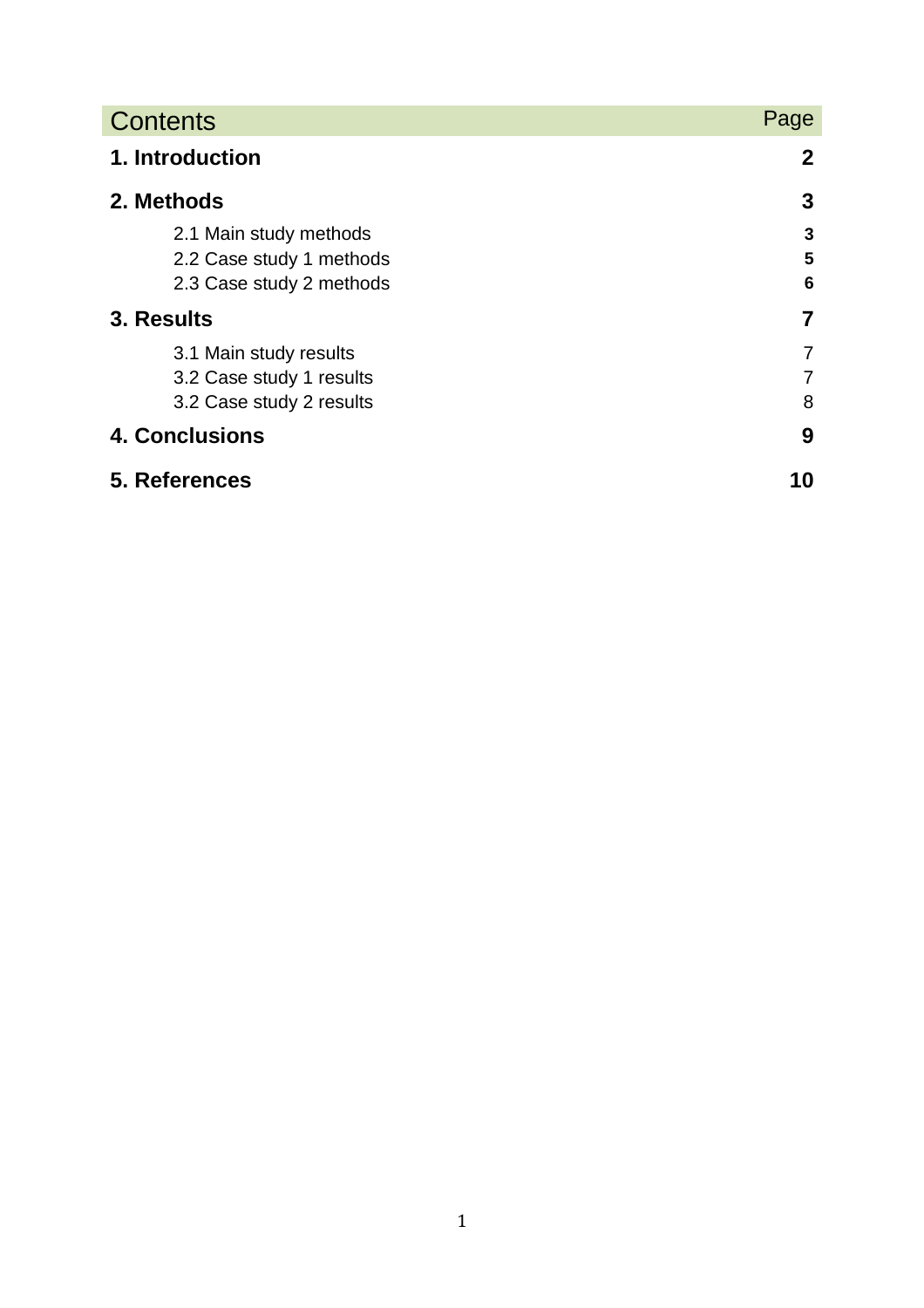# **1. Introduction**

Cyclists are continuously pursuing new training methods and strategies in an attempt to improve performance [1]. To date most research has focused primarily on metabolic factors such maximal oxygen consumption  $(VO_{2max})$  and blood lactate thresholds as these have been repeatedly shown to predict performance [2, 3]. Nonetheless, an often overlooked and arguably more important factor is cycling economy, which is defined as the submaximal oxygen demand per unit of body mass required to perform a given task [4]. The economical transfer of power from the human body to mechanical power output driving the bicycle is influenced by many aspects of equipment configuration and the pacing strategy employed. Accordingly, manipulations of seat height [5, 6], seat-tube angle, pedal cadence [7], chainring design [8, 9], crank length [10, 11], and the pedal design [1, 10, 12] have all been investigated.

Mechanical power is the product of torque and pedal velocity and has been shown to be a key determinant of cycling performance [13]. Torque is the product of the force applied perpendicular to the crank arm and the crank arm length [14]. Although constant torque production would optimise performance, anatomical and gravitational constraints mean that torque is actually produced in a nearly sinusoidal manner with minimal torque being produced when the crank is positioned vertically [15]. Consequently, any strategy that could potentially optimise the crank cycle warrants further consideration. Increasing the length of the crank arm during the downward stroke of the cycle has been shown to produce the highest torque values [15] and has subsequently lead to the design of non-circular chainrings to theoretically achieve such an effect. Nonetheless, the results of the experimental studies to date that have used such an approach could best be described as equivocal [8, 11].

An alternative method to achieve an increase in the crank arm during the downstroke is to potentially modify the foot pedal. The pedal is the terminal point of force transmission and throughout cycling history it has been subject to substantial research and development with a view to improve its design features [1]. Pedals have evolved from the classic loose pedal-shoe contact to a modern lightweight type with tight-cleat fixings. The EasyPedal™ has been designed with the express

2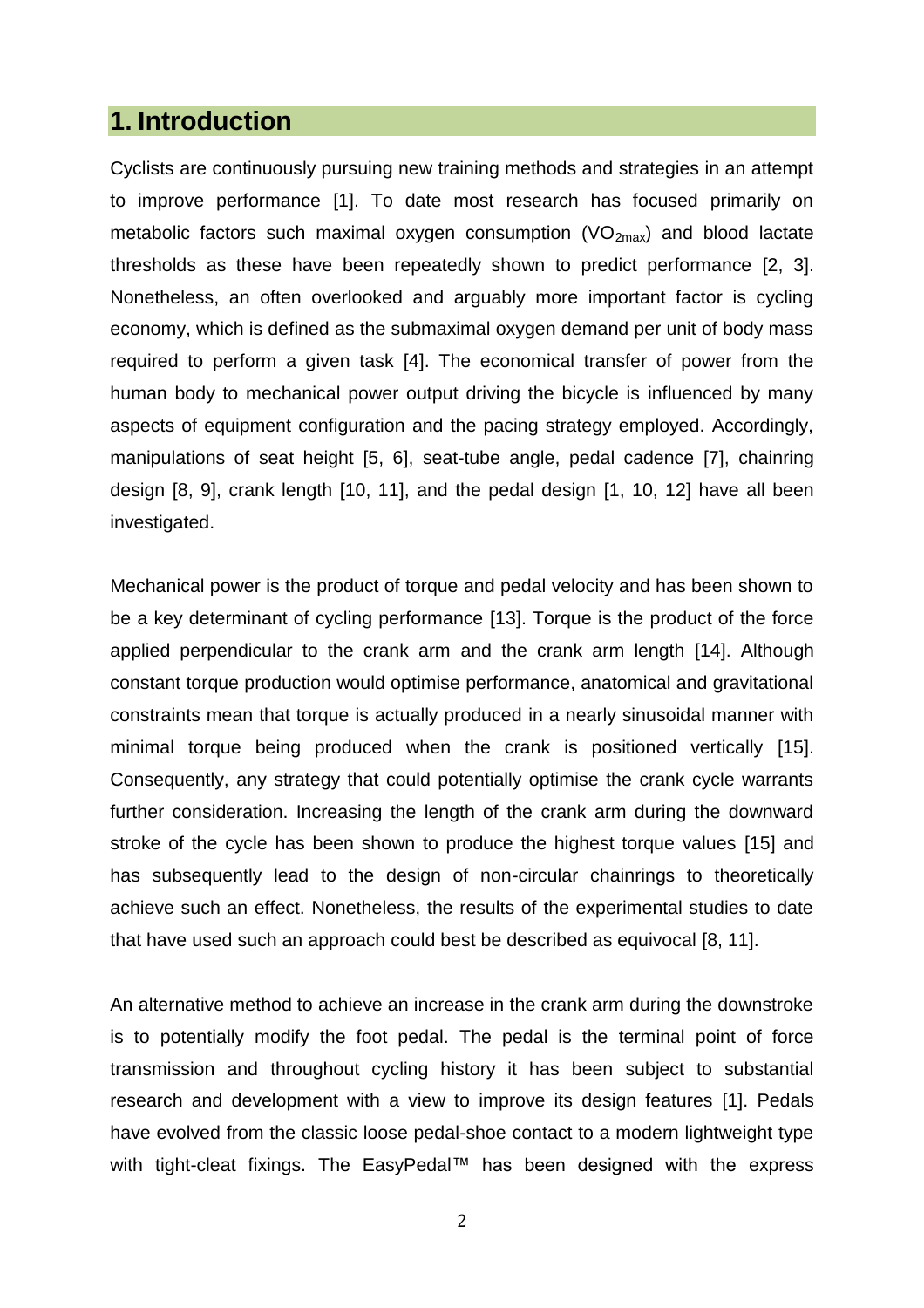intention of increasing the crank arm length during the critical downstroke period. To achieve this mechanical advantage, the EasyPedal prototypes feature lengthened conventional pedals and added an incline. The pedal design only allows anticlockwise rotation around the crank arm to facilitate pedalling and to allow the additional pedal length to temporarily lengthen the crank arm. Therefore, the aim of the proposed study is to assess the effects of the EasyPedal compared to a conventional pedal on measures of cycling efficiency in a group of recreational cyclists.

# **2. Methods**

#### **2.1 Main study methods**

#### *Participants*

Fourteen apparently healthy, recreationally active volunteers 9 male and 5 female (Mean  $\pm$  SD: age 38.2  $\pm$  10.4yrs; height 174.8  $\pm$  6.81cm; body mass 76.2  $\pm$  9.3 kg; max heart rate 182  $\pm$  10.4 beats/min) completed this study. The experimental procedure and nature of risks were explained to all participants. A pre-test questionnaire and informed consent was obtained and reviewed prior to testing. All procedures were approved by the Research and Ethics Committee of the University of Ulster.

#### *Experimental Design*

The study consisted of a single testing protocol at a laboratory on two separate days (3-10 days apart) to examine the EasyPedal (EP) prototype pedal or conventional pedal. The order of pedal was randomized and counter-balanced across the two days. All participants were familiarised with all testing procedures prior to experimental trial. All trials were performed at the same time of day to negate diurnal variation. Participants were required to follow their "usual" diet, and record all foods consumed 24 hours prior to their first experimental trial. The same diet then was consumed before the second trial. To facilitate compliance, diet sheets were given to each participant, which were brought to the first trial, photocopied, and returned to the participant to ensure replication. Participants were required to refrain from strenuous activity for at least 24 hours prior to each testing day. The testing schedule is illustrated in Figure 1.

3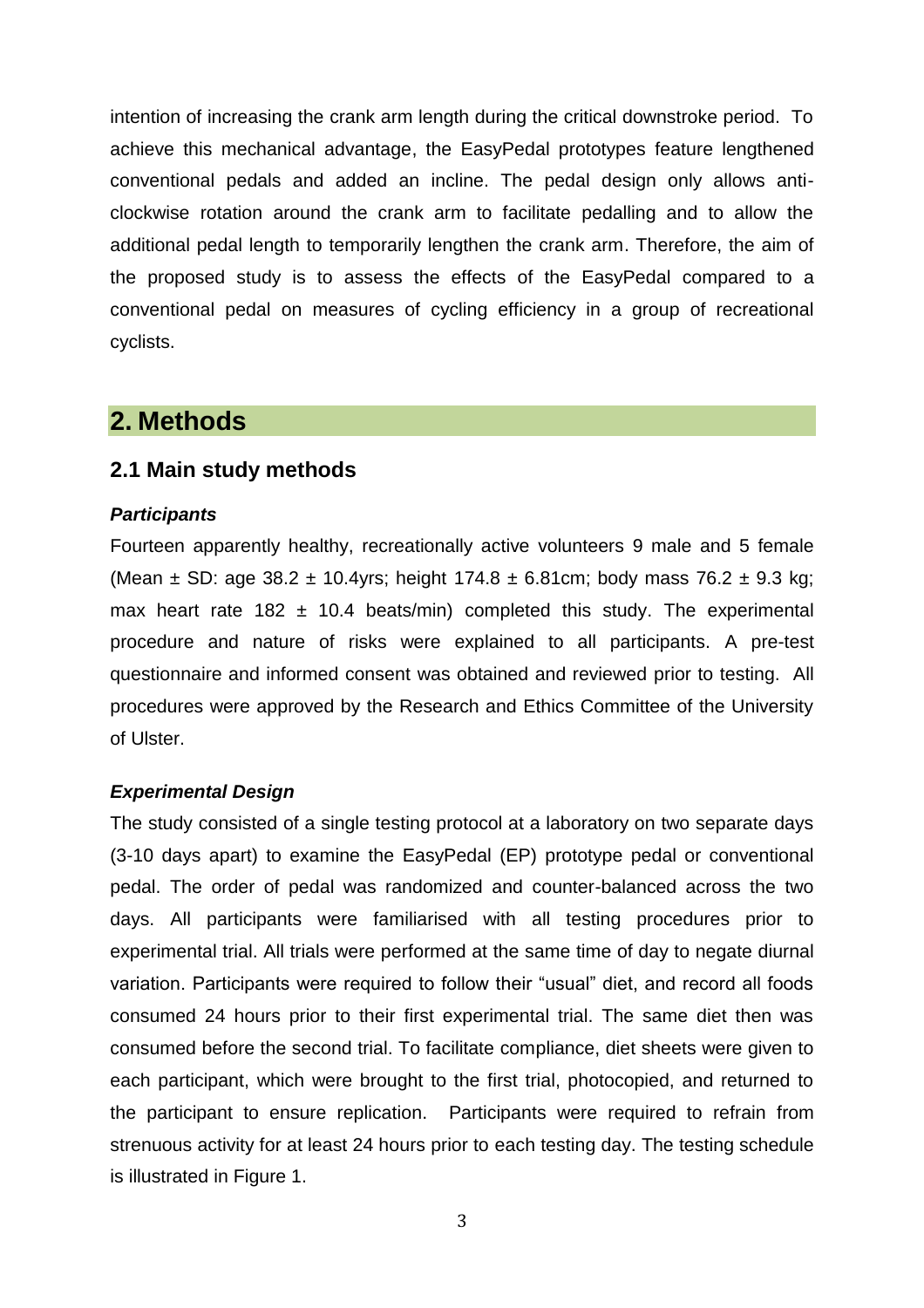

#### 3-10 day break

**Figure 1:** Testing schedule for participants. Eight participants will use the prototype pedal on test day 1, followed by the conventional pedal on test day 2. The other eight participants will use the conventional pedal on day 1 followed by the prototype pedal on day 2.

#### *Data Collection*

The testing session consisted of a 10 minute warm-up at 90 watts, using either the prototype or conventional pedal. Midway through the warm-up, an oxygen mask was securely fitted to participant. Oxygen consumption was recorded after 7 minutes into the warm-up and was continually monitored using a Cosmed Quark CPET system (Cosmed, Italy). This system was calibrated for volume on each test day and for gas content during each test session. Participants completed an incremental protocol beginning at 120 watts and increased by 30 watts after each 4-minute phase (using the same pedal set-up as in the warm-up). Once the 210 watt phase was completed or when participants reached 90% of their estimated heart rate maximum (HRM), the test was terminated.

All testing was completed on a Felt bicycle attached to an electrically braked cycle ergometer (T1980 Bushido Trainer, Tacx, Holland). A brake calibration was completed for each testing session. Participants self-selected their seat height until they were comfortable. A manual measurement was recorded to ensure an identical seat height for the second trial. Heart rate (HR) was recorded continuously during each trial by means of ECG calibration telemetry using the RS 400 (Polar Electro OY, Kempele, Finland). Preceding the first visit to the laboratory, participant's body mass and height were measured to the nearest 0.1kg and 0.1cm, respectively, (Seca Delta-Model 707, Cardiokinetics, UK). Laboratory temperature was controlled at 17 degrees for all trials.

In addition, qualitative data was captured of the medial sagittal plane of the lower limb using a Panasonic VDR-D51 video camera at 50 Hz. Video data was recorded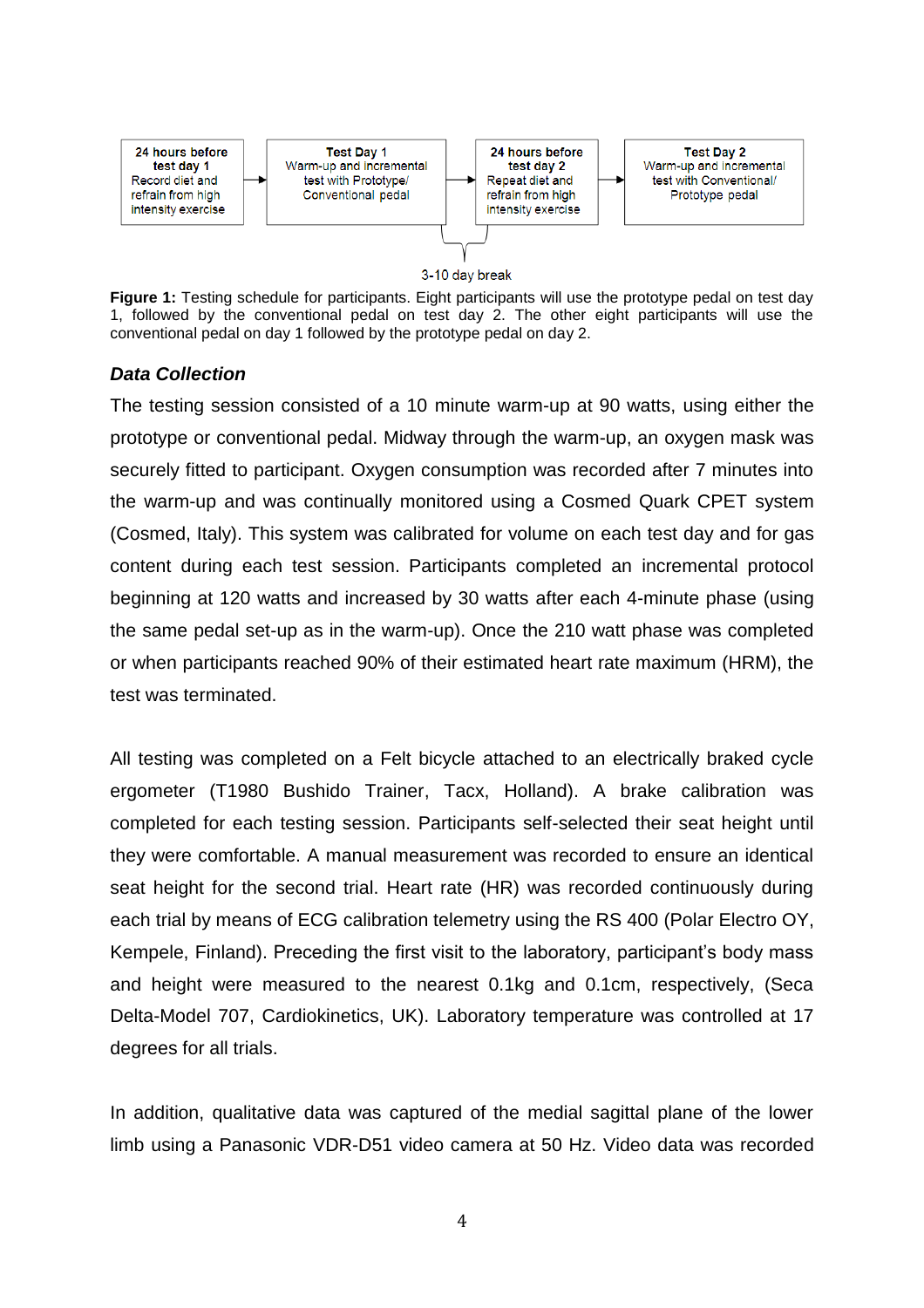after 8 minutes of the warm-up, and midway through the 150 and 210 watt phases for a duration of 30 seconds.

#### *Data Analysis*

Data was collected during the last 2 minutes of each 4 minute phase including the warm-up. Wireless data was received from the ergometer via an infrared dongle (Tacx, T1991) connected to a PC using Tacx trainer software (3.4.0).

#### *Statistical Analysis*

Oxygen consumption, heart rate and power output were assessed using a repeated measures ANOVA with two within subject factors (pedal type and intensity) in SPSS Statistics 17.0. An alpha level of p<0.05 was used throughout to indicate statistical significance.

# **2.2 Case study 1 methods**

One healthy recreationally active male (age 31 years, mass 88 kg, height 1.95 m) participated in this study. The experimental procedure and nature of risks were explained to the participant. A pre-test questionnaire and informed consent was obtained and reviewed prior to testing.

The case study was carried out over two test days (8 days apart). On the first test day, the participant carried out an 18 minute cycling test using the EP pedals followed by a 2-hr rest period and then repeated the 18-min cycling test using conventional pedals. On the second test day the procedure was repeated, however the order of pedals used was reversed (now Conventional pedals - 2-hr rest - EP pedals). The 18-min cycling test consisted of 10 minutes at 90 watts, followed by 4 minutes at 120 watts and 4 minutes at 150 watts. This was carried out using the same ergometer set-up as described in the main study. However, in the case study the participant sat in a modified semi-recumbant position behind the typical saddle position (see Figure 2).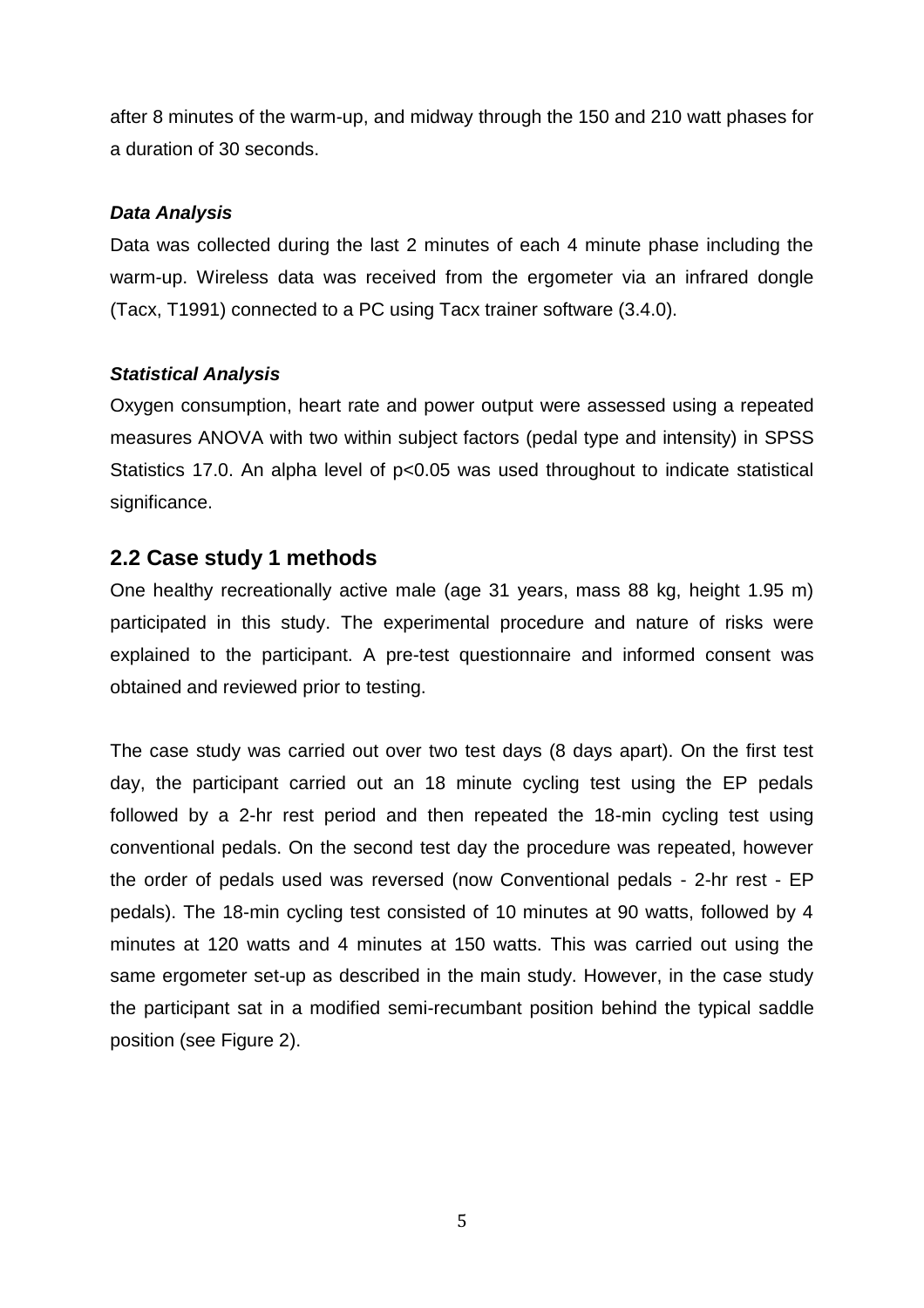

Figure 2: Semi-recumbant set-up during EasyPedal testing in case study 1

The data analysis was identical to the main study, with heart rate and video footage recorded, however the video footage was recorded using a Casio Ex F1 at 300 Hz. No inferential statistical analyses were conducted on the case study 1 results.

# **2.3 Case study 2 methods**

One healthy recreationally active male (age 31 years, mass 88 kg, height 1.95 m) participated in this study. The experimental procedure and nature of risks were explained to the participant. A pre-test questionnaire and informed consent was obtained and reviewed prior to testing.

The case study was carried out over two test days (5 days apart). On the first test day, the participant carried out a 16 minute cycling test using conventional pedals followed by a 2-hr rest period and then repeated the 16-min cycling test using the EP pedals (new prototypes – different than those used in both the main study and case study 1). On the second test day the procedure was repeated, however the order of pedals used was reversed (now EP pedals - 2-hr rest - Conventional pedals). The 16-min cycling test consisted of 7 minutes at 90 watts, followed by three 3-min stages at 150 watts, 180 watts and 210 watts. This was carried out using the same semirecumbant set-up as described in case study 1.

Again, the data analysis was identical to the main study, with heart rate and video footage recorded, however the video footage was recorded using a Casio Ex F1 at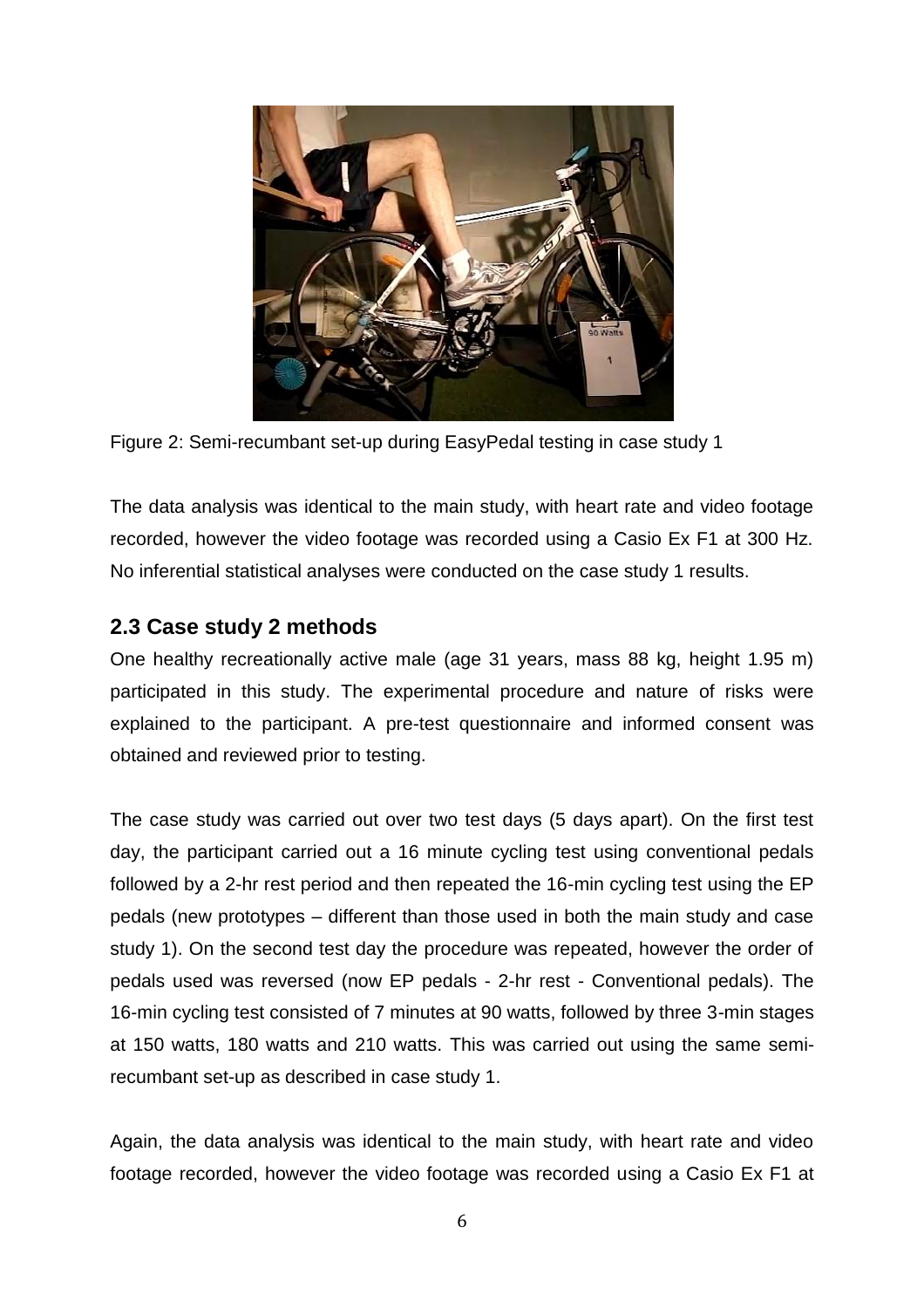300 Hz. No inferential statistical analyses were conducted on the case study 2 results.

# **3. Results**

# **3.1 Main study results**

No statistically significant differences were detected in oxygen consumption  $(p=0.521)$ , heart rate ( $p=0.537$ ) or power output ( $p=0.222$ ) between the two pedal types (Table 1). Changes in intensity did have a significant effect on oxygen consumption, heart rate and power output (all p<0.01) as expected, with increasing intensity causing increases in all three variables.

| Phase                                 |           | <b>Power (Watts)</b> | Heart Rate (bpm) |              | <b>Oxygen Consumption</b><br>(mI/kg/min) |              |
|---------------------------------------|-----------|----------------------|------------------|--------------|------------------------------------------|--------------|
| Time (min)                            | <b>EP</b> | Conventional         | EP               | Conventional | EP                                       | Conventional |
| 8-10mins<br>$(90 \text{ watts})$      | 99.89     | 98.53                | 112.53           | 107.28       | 19.79                                    | 20.53        |
| $12-14$ mins<br>$(120 \text{ watts})$ | 120.98    | 120.40               | 125.36           | 121.92       | 23.49                                    | 23.46        |
| $16-18$ mins<br>$(150 \text{ watts})$ | 148.02    | 149.96               | 139.76           | 135.64       | 27.23                                    | 27.60        |
| $20-22$ mins<br>$(180 \text{ watts})$ | 175.20    | 175.19               | 146.18           | 143.47       | 32.08                                    | 32.24        |
| 24-26mins (210<br>watts)              | 201.52    | 202.18               | 154.54           | 152.75       | 35.31                                    | 35.75        |
| <b>Mean</b>                           | 149.12    | 149.25               | 135.67           | 132.21       | 27.58                                    | 27.92        |

**Table 1: Mean power output, heart rate and oxygen consumption for all cycling intensities**

# **3.2 Case study 1 results**

Due to the effects of fatigue (causing increases in heart rates during the second half of each test day), the case study results are analysed by comparing pedals types against each other based on the time during the test day that they were used. Therefore, Table 2 illustrates the comparison of pedal types when used at the beginning of the test day and Table 3 compares the pedals when used in the second half of each test day. The results indicate no clear benefit (reduced exertion) of the EasyPedal prototypes in this semi-recumbant set-up. In fact, the conventional pedals tend to show slightly lower heart rates (1-3 bpm) at the same absolute intensity.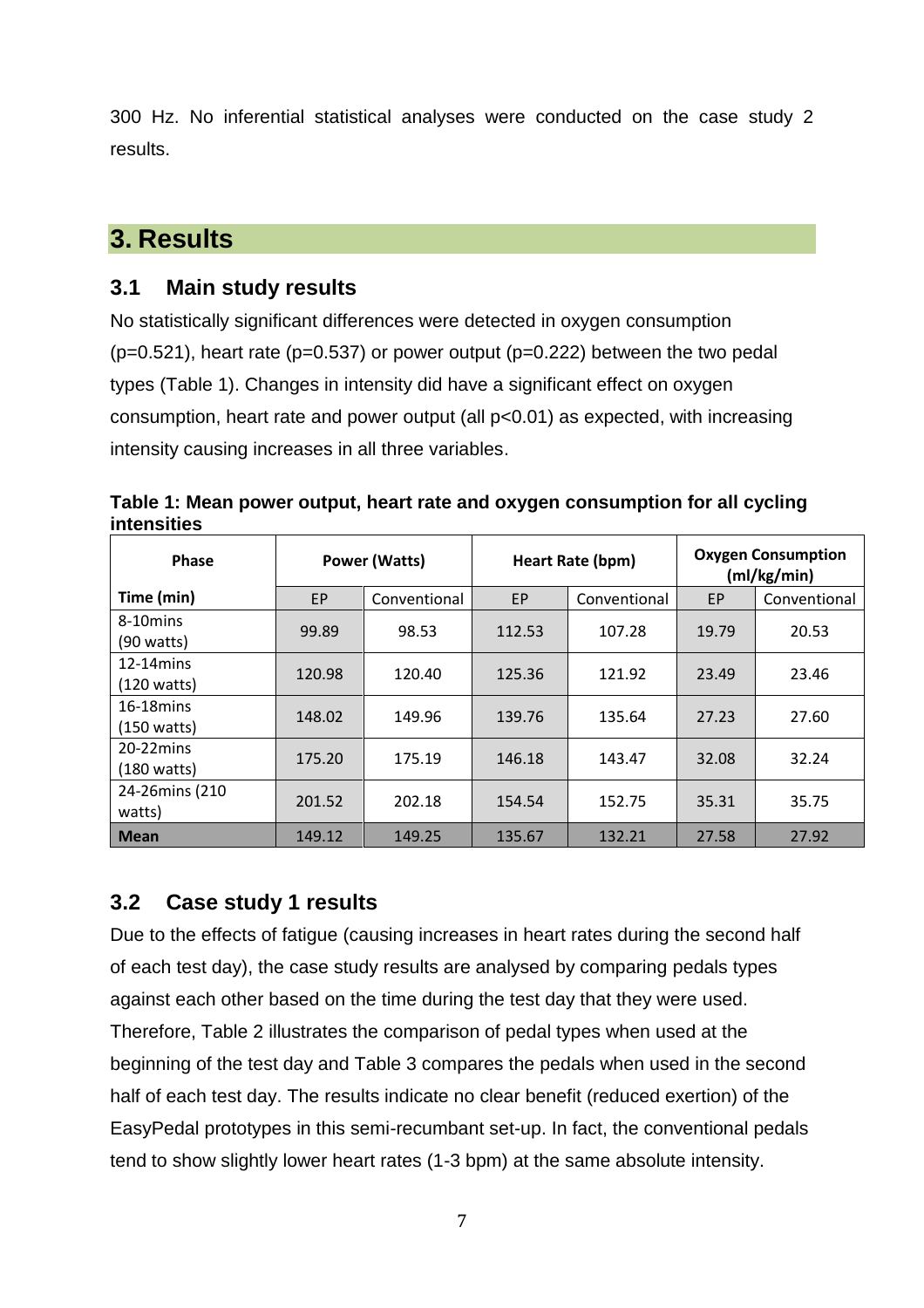|                              | <b>Power</b><br>(Watts) | Cadence<br>(rpm) | Heart Rate (bpm)<br>Average |
|------------------------------|-------------------------|------------------|-----------------------------|
| <b>Conventional Pedal</b>    |                         |                  |                             |
| 8-10mins (90 watts)          | 91                      | 75               | 93                          |
| 12-14mins (120watts)         | 120                     | 75               | 104                         |
| 16-18 mins (150 watts)       | 150                     | 74               | 116                         |
| Easy Pedal (EP)              |                         |                  |                             |
| 8-10mins (90 watts)          | 93                      | 74               | 96                          |
| 12-14mins (120watts)         | 120                     | 75               | 104                         |
| 16-18 mins (150 watts)       | 150                     | 74               | 117                         |
| Difference (Conventional-EP) |                         |                  |                             |
| 6-7 mins (90 watts)          | $-1$                    | $\mathbf{0}$     | $-3$                        |
| 9-10 mins (150 watts         | $\Omega$                | 1                | 0                           |
| 12-13 mins (180 watts)       |                         | 0                | $-1$                        |

**Table 2: Pedal type results when used during first half of test day (Case study 1). Negative values for differences indicate that the EP value is higher**

| Table 3: Pedal type results when used during second half of test day (Case study 1). |  |
|--------------------------------------------------------------------------------------|--|
| Negative values for differences indicate that the EP value is higher                 |  |

|                              | <b>Power</b><br>(Watts) | Cadence<br>(rpm) | Heart Rate (bpm)<br>Average |
|------------------------------|-------------------------|------------------|-----------------------------|
| <b>Conventional Pedal</b>    |                         |                  |                             |
| 8-10mins (90 watts)          | 90                      | 69               | 99                          |
| 12-14mins (120watts)         | 120                     | 68               | 110                         |
| 16-18 mins (150 watts)       | 150                     | 70               | 121                         |
| Easy Pedal (EP)              |                         |                  |                             |
| 8-10mins (90 watts)          | 90                      | 72               | 101                         |
| 12-14mins (120watts)         | 120                     | 72               | 109                         |
| 16-18 mins (150 watts)       | 150                     | 73               | 123                         |
| Difference (Conventional-EP) |                         |                  |                             |
| 6-7 mins (90 watts)          | $\Omega$                | $-4$             | $-2$                        |
| 9-10 mins (150 watts         | 0                       | $-4$             | 1                           |
| 12-13 mins (180 watts)       | $\Omega$                | $-2$             | $-2$                        |

# **3.3 Case study 2 results**

Based on a similar analysis approach to Case Study 1, the results indicate no clear benefit of the EasyPedal prototypes in this semi-recumbant set-up (Tables 4 and 5). Conversely the conventional pedals tend to show lower heart rates (0-8 bpm) at the same absolute intensity.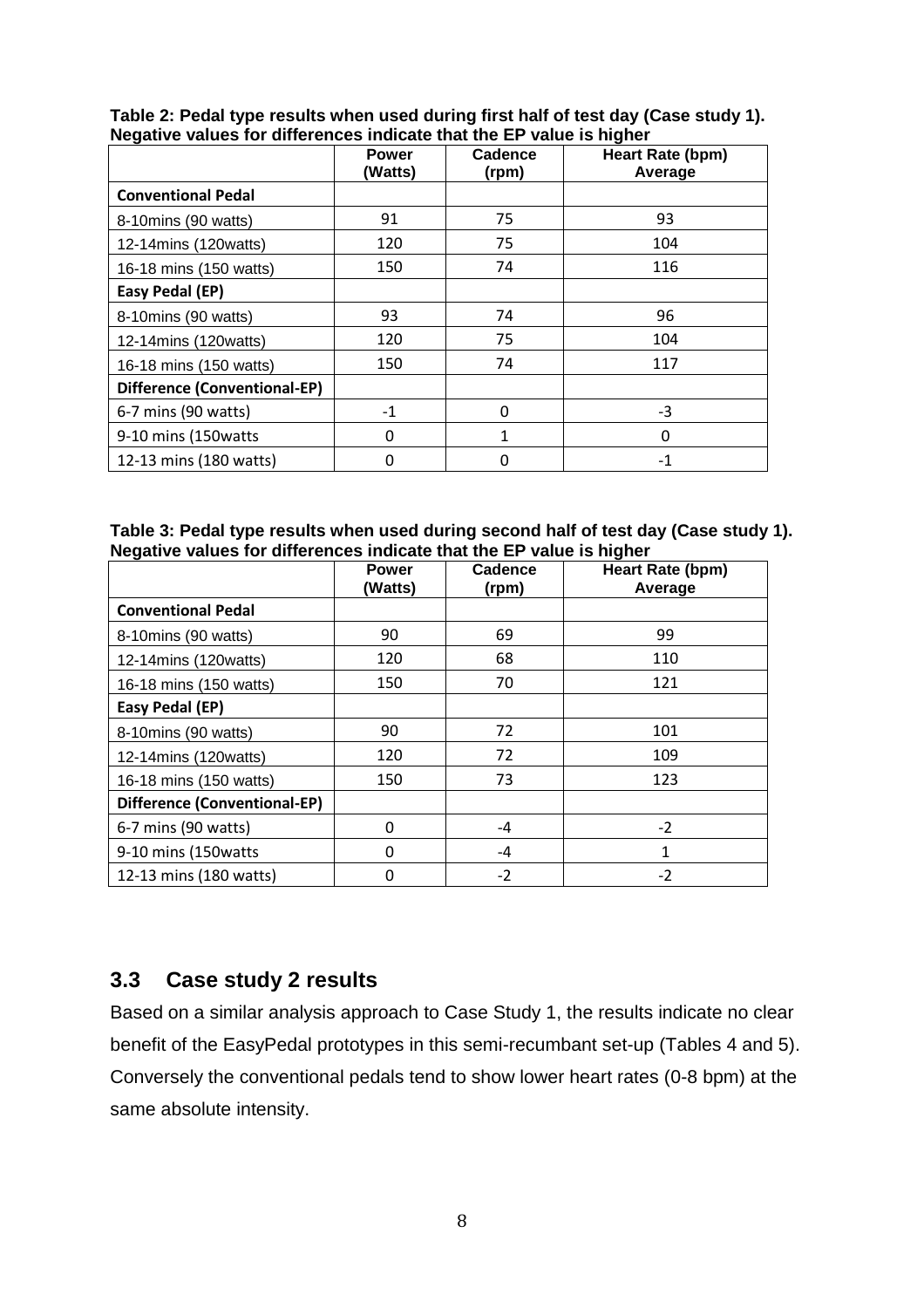|                              | <b>Power</b><br>(Watts) | Cadence<br>(rpm) | Heart Rate (bpm)<br>Average |
|------------------------------|-------------------------|------------------|-----------------------------|
| <b>Conventional Pedal</b>    |                         |                  |                             |
| 6-7 mins (90 watts)          | 94                      | 74               | 89                          |
| 9-10 mins (150 watts         | 150                     | 71               | 111                         |
| 12-13 mins (180 watts)       | 180                     | 70               | 124                         |
| 15-16mins (210 watts)        | 209                     | 69               | 138                         |
| Easy Pedal (EP)              |                         |                  |                             |
| 6-7 mins (90 watts)          | 91                      | 74               | 89                          |
| 9-10 mins (150 watts         | 150                     | 72               | 115                         |
| 12-13 mins (180 watts)       | 180                     | 72               | 129                         |
| 15-16mins (210 watts)        | 210                     | 69               | 145                         |
| Difference (Conventional-EP) |                         |                  |                             |
| 6-7 mins (90 watts)          | $\overline{2}$          | 0                | 0                           |
| 9-10 mins (150 watts         | $\mathbf{1}$            | $-1$             | $-4$                        |
| 12-13 mins (180 watts)       | $\Omega$                | $-2$             | $-5$                        |
| 15-16mins (210 watts)        | $\overline{0}$          | 0                | $-7$                        |

**Table 4: Pedal type results when used during first half of test day (Case study 2). Negative values for differences indicate that the EP value is higher**

**Table 5: Pedal type results when used during second half of test day (Case study 2). Negative values for differences indicate that the EP value is higher**

|                              | <b>Power</b><br>(Watts) | Cadence<br>(rpm) | Heart Rate (bpm)<br>Average |
|------------------------------|-------------------------|------------------|-----------------------------|
| <b>Conventional Pedal</b>    |                         |                  |                             |
| 6-7 mins (90 watts)          | 91                      | 72               | 98                          |
| 9-10 mins (150watts          | 150                     | 72               | 119                         |
| 12-13 mins (180 watts)       | 180                     | 72               | 131                         |
| 15-16mins (210 watts)        | 210                     | 70               | 148                         |
| Easy Pedal (EP)              |                         |                  |                             |
| 6-7 mins (90 watts)          | 93                      | 74               | 103                         |
| 9-10 mins (150watts          | 150                     | 74               | 127                         |
| 12-13 mins (180 watts)       | 180                     | 70               | 139                         |
| 15-16mins (210 watts)        | 210                     | 68               | 153                         |
| Difference (Conventional-EP) |                         |                  |                             |
| 6-7 mins (90 watts)          | $-2$                    | $-2$             | $-5$                        |
| 9-10 mins (150watts          | 0                       | $-2$             | -8                          |
| 12-13 mins (180 watts)       | $\Omega$                | $\overline{2}$   | $-8$                        |
| 15-16mins (210 watts)        | $\Omega$                | 2                | $-5$                        |

# **4. Conclusions**

The aim of both studies was to assess the effects of the EasyPedal prototypes compared to conventional pedals on cycling efficiency. The main study and case study results do not indicate reduced energy expenditure when using the EasyPedal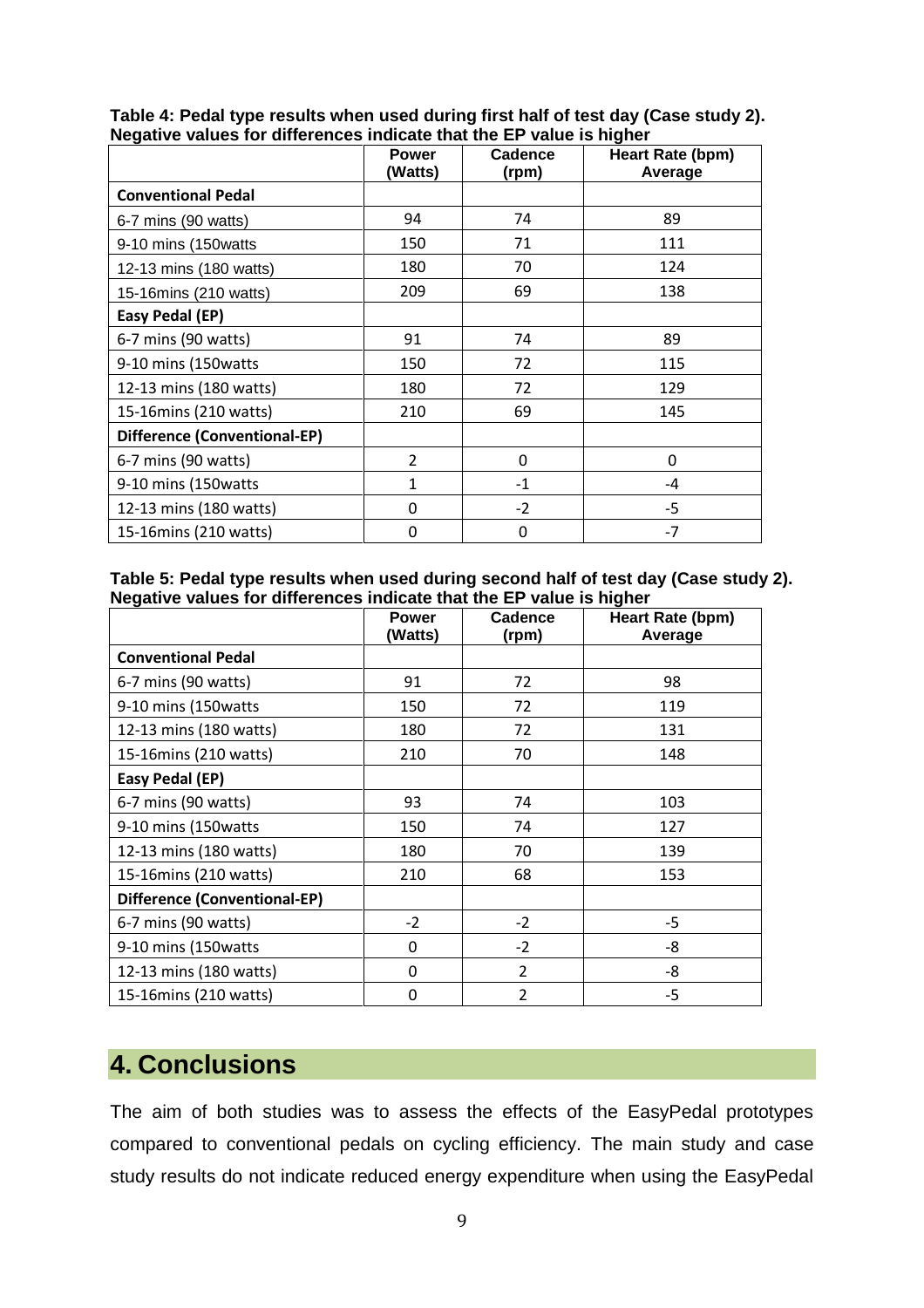prototypes versus conventional pedals in either a typical cycling set-up or semirecumbant position. This is based on similar levels of oxygen consumption and heart rate when using both pedal types at the same absolute cycling intensity (measured in watts. However, this does not rule out a potential benefit of the EasyPedal prototype when used at slower cycling cadences (testing in this study carried out at cadences of approximately 70 rpm) or with a novel/alternative cycling pattern. The testing detailed in this report illustrates the acute responses to using these pedal prototypes (i.e. after < 30 minutes of use). It is possible that individuals could learn to perform an altered pedalling style which could make greater use of the potential mechanical advantages of the EasyPedal prototypes. Such an altered style would take time to develop and would change the neuromuscular requirements of the task. It is still unknown how much time would be required to develop such a pattern and what possible advantages it would provide in terms of cycling efficiency

# **5. References**

- 1. Koninckx, E., M. Van Leemputte, and P. Hespel, *Effect of a novel pedal design on maximal power output and mechanical efficiency in well-trained cyclists.* Journal of Sports Sciences, 2008. **26**(10): p. 1015-1023.
- 2. Faria, E.W., D.L. Parker, and I.E. Faria, *The science of cycling - Physiology and training - Part 1.* Sports Medicine, 2005. **35**(4): p. 285-312.
- 3. Coyle, E.F., et al., *Physiological and biomechanical factors associated with elite endurance cycling performance* Medicine and Science in Sports and Exercise, 1991. **23**(1): p. 93-107.
- 4. Coyle, E.F., et al., *Cycling efficiency is related to the percentage of type-I muscle fibers.* Medicine and Science in Sports and Exercise, 1992. **24**(7): p. 782-788.
- 5. Nordeensnyder, K.S., *Effect of bicycle seat height variation upon oxygenconsumption and lower-limb kinematics.* Medicine and Science in Sports and Exercise, 1977. **9**(2): p. 113-117.
- 6. Shennum, P.L. and H.A. Devries, *Effect of saddle height on oxygenconsumption during bicycle ergometer work.* Medicine and Science in Sports and Exercise, 1976. **8**(2): p. 119-121.
- 7. Hagberg, J.M., et al., *Effect of pedaling rate on submaximal exercise responses of competitive cyclists.* Journal of Applied Physiology, 1981. **51**(2): p. 447-451.
- 8. Rodriguez-Marroyo, J.A., et al., *The rotor pedaling system improves anaerobic but not aerobic cycling performance in professional cyclists.* European Journal of Applied Physiology, 2009. **106**(1): p. 87-94.